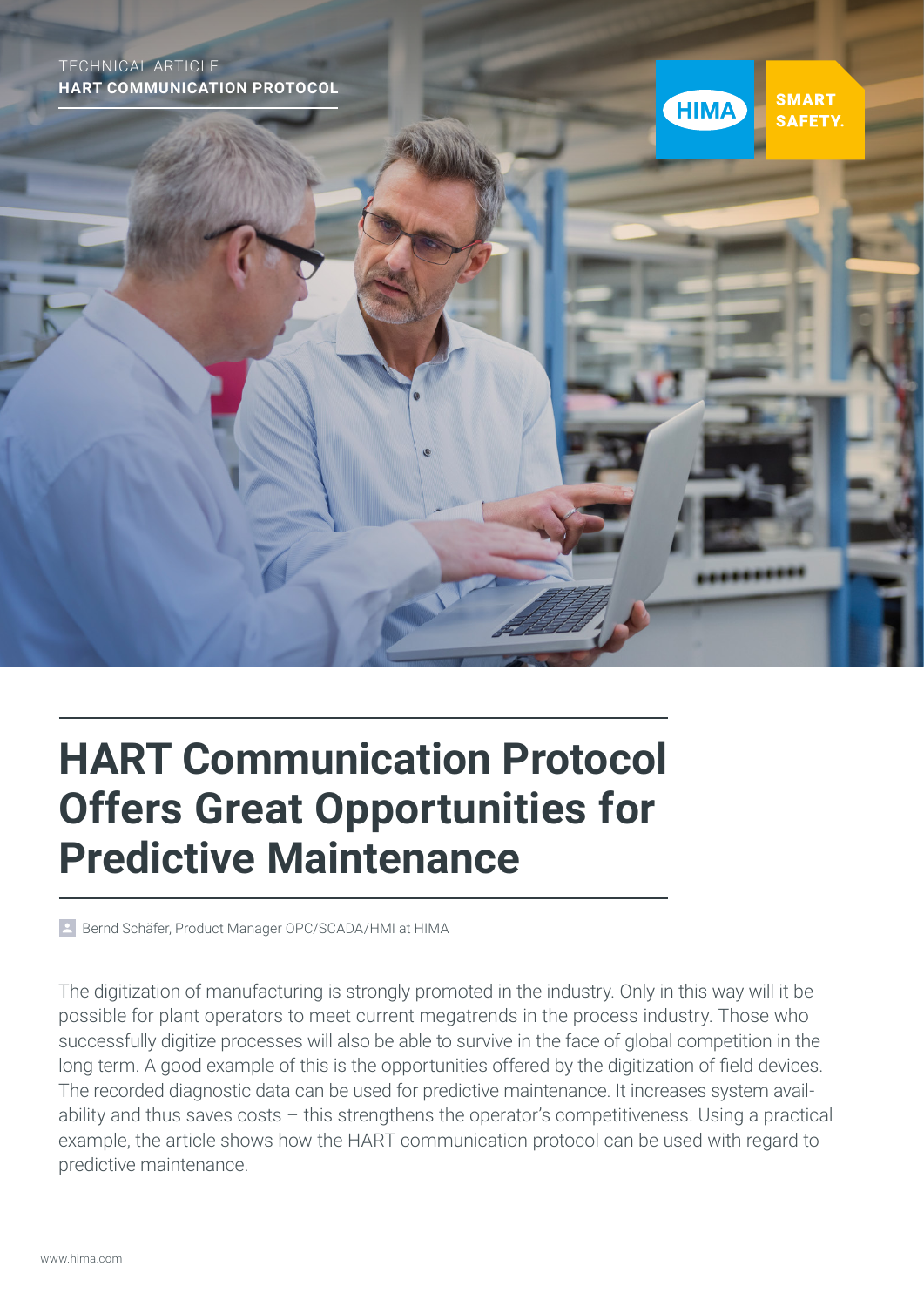The digitization of field devices offers plant operators a huge potential to reduce operating costs while increasing productivity. As "eyes and ears", the field devices collect a lot of valuable data directly at the machines and plants. However, a glance at the reality of the process industry shows that a large part of the available data remains unused. Measuring transducers installed today can do considerably more than just transmit measured values via a 4…20-mA signal. Diagnostic data even remains unused for the majority (85%) of HART-capable devices present in processes. Field devices that use the HART protocol are becoming increasingly important in the digitization of process engineering manufacturing. This offers good starting points for use in predictive maintenance. The key here is to know what the current "state of health" of a particular device is.

With over 40 million field devices installed and support from leading instrument suppliers, the HART communication protocol is the most widely used digital communication technology in the process industry. Although the HART signal has been primarily used for parametrization so far, it can also enable continuous device monitoring and diagnosis as well as providing multivariable process information with the corresponding tools. If this data is collected and converted into usable information, it provides considerable added value over the complete plant lifecycle – from planning and installation through to operation and maintenance.<sup>1</sup> Another factor is that this data is theoretically relatively easy to access. This makes seamless integration into IIoT solutions possible, potentially via the HART protocol and gateway solutions.<sup>2</sup> HART technology means that corresponding field devices have huge potential where the vertical networking of plants and the transition to intelligent factories and Industry 4.0 are concerned.

### **Predictive maintenance thanks to diagnostic data from field devices**

The HIMA HART solution sets new standards in the acquisition of diagnostic data from field devices in safety circuits. Plant operators can make the diagnostic data acquired with field devices easily and safely usable for the asset management system. Extended trend information enables meaningful predictive maintenance to the safety systems in the process industry. The analysis of data from the field devices provides decisive information for the operation and maintenance of the plant. Targeted repairs can be planned at an early stage, misuse can be prevented, and defined maintenance intervals can be extended.



Figure 1: HIMax HART module X-HART 32 01.

Plant operators can integrate the solution into existing infrastructure without incurring huge costs. They benefit from low engineering costs, shorter commissioning times, and reduced maintenance costs due to optimized work instructions and maintenance plans. The HART solution also offers support functions for NAMUR NE106 with more flexible test intervals; the automatic repeat test means that test intervals can be extended, thereby reducing maintenance costs and increasing availability.

### **Practical example: Joint HART solutions from HIMA and Endress+Hauser**

Metrology specialists Endress+Hauser and HIMA developed joint solutions for safe HART communication and diagnosis of instrumentation within the framework of the Open Integration partner program. This combines the HIMA HART solution with the E+H diagnostic technology called Heartbeat. Here are opportunities for predictive maintenance: With the joint solution it is possible to use the monitoring function of the Heartbeat technology in flow meters and read diagnostic data in the SIL loop. This function provides the HBSI (Heartbeat Sensor Integrity) value with which corrosion and deposits can be detected, among other things. In addition to the test result (passed or not passed), the devices test supplies all the diagnostic values necessary for meaningful trend monitoring. These can then be processed further and used for predictive maintenance.

1 Suzanne Gill, Control Engineering Europe, HART holds its own in the race to Industry 4.0, 4. September 2018, https://www.controlengeurope.com/article/139367/HART-holds-its-own-in-the-race-to-Industry-4-0.aspx

2 Dr. Jörg Kempf, Process, Exklusiv-Interview zur Namur-Hauptsitzung: Endress+Hauser-CEO Matthias Altendorf: "Das IIoT wird greifbarer", 17. September 2018, https://www.process.vogel.de/endresshauser-ceo-matthias-altendorf-das-iiot-wird-greifbarer-a-756111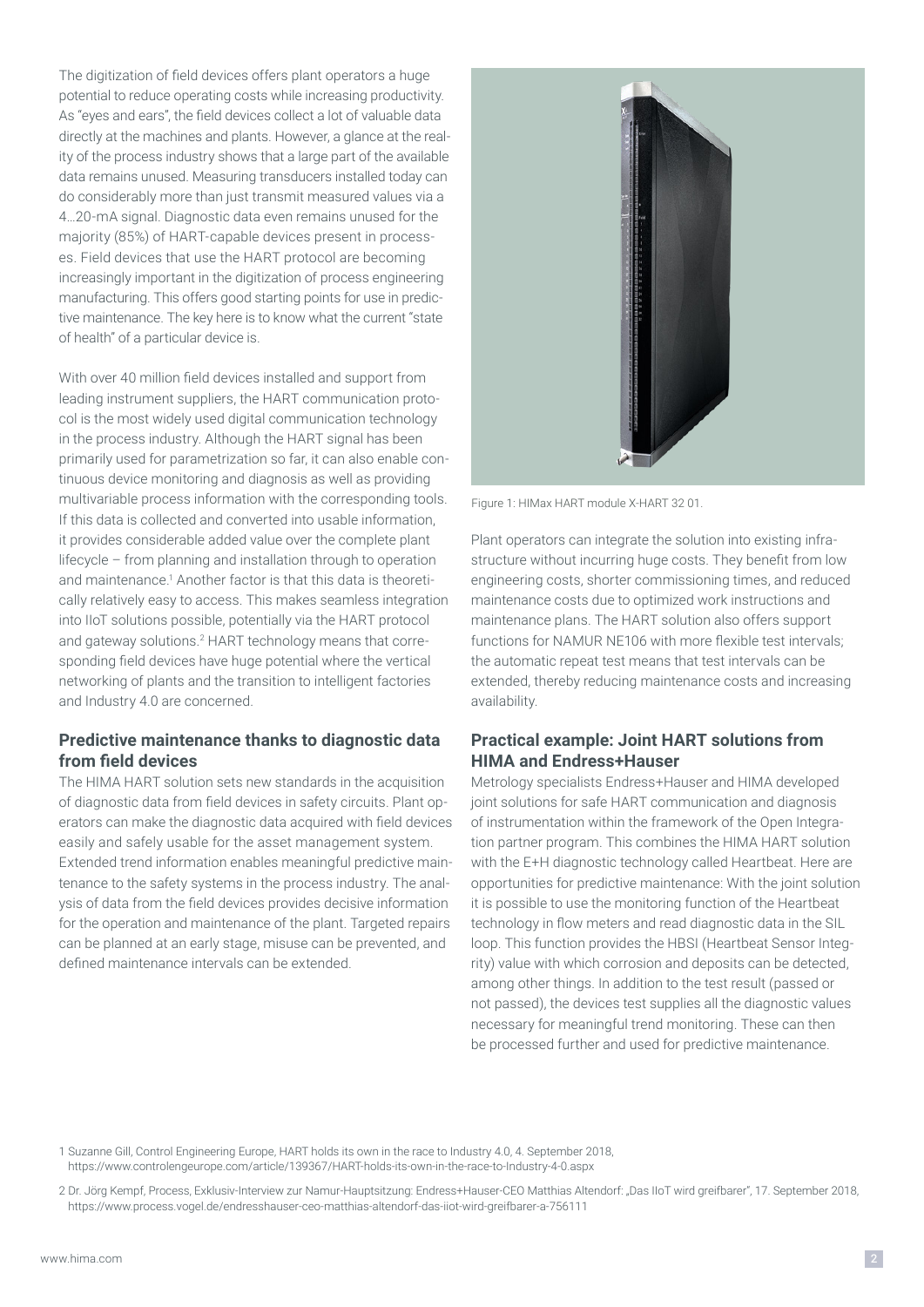There are now various analytical models available for a detailed evaluation of the parameters so that clear progression curves and trend statements on the state of health of the device can be derived in the respective application. For a specific adaptation for this application, it is even possible to display to the nearest millimeter the thickness of a coating formed in a measuring tube. Any necessary plant purging processes can be initiated in this way.3

#### **Conclusion**

Diagnostic data from field devices offers plant operators great advantages in the field of predictive maintenance, provided that these can be made usable. The HART communication protocol – as the most widely used digital communication technology in the process industry – is the suitable starting point here. The HIMA HART Solution sets new standards for the acquisition of diagnostic data from field devices used in safety circuits. With the data obtained, it is possible to derive clear progress curves and trend statements on the health status of the device in question. This facilitates anticipatory maintenance: By avoiding downtimes, system operators are able to effectively save costs.



Figure 2: HIMax HART software package.



3 Sabine Mühlenkamp, Intelligenter Türöffner – Diagnose für PLT-Sicherheitseinrichtungen, Process Ausgabe 9-2018, S. 34 ff.